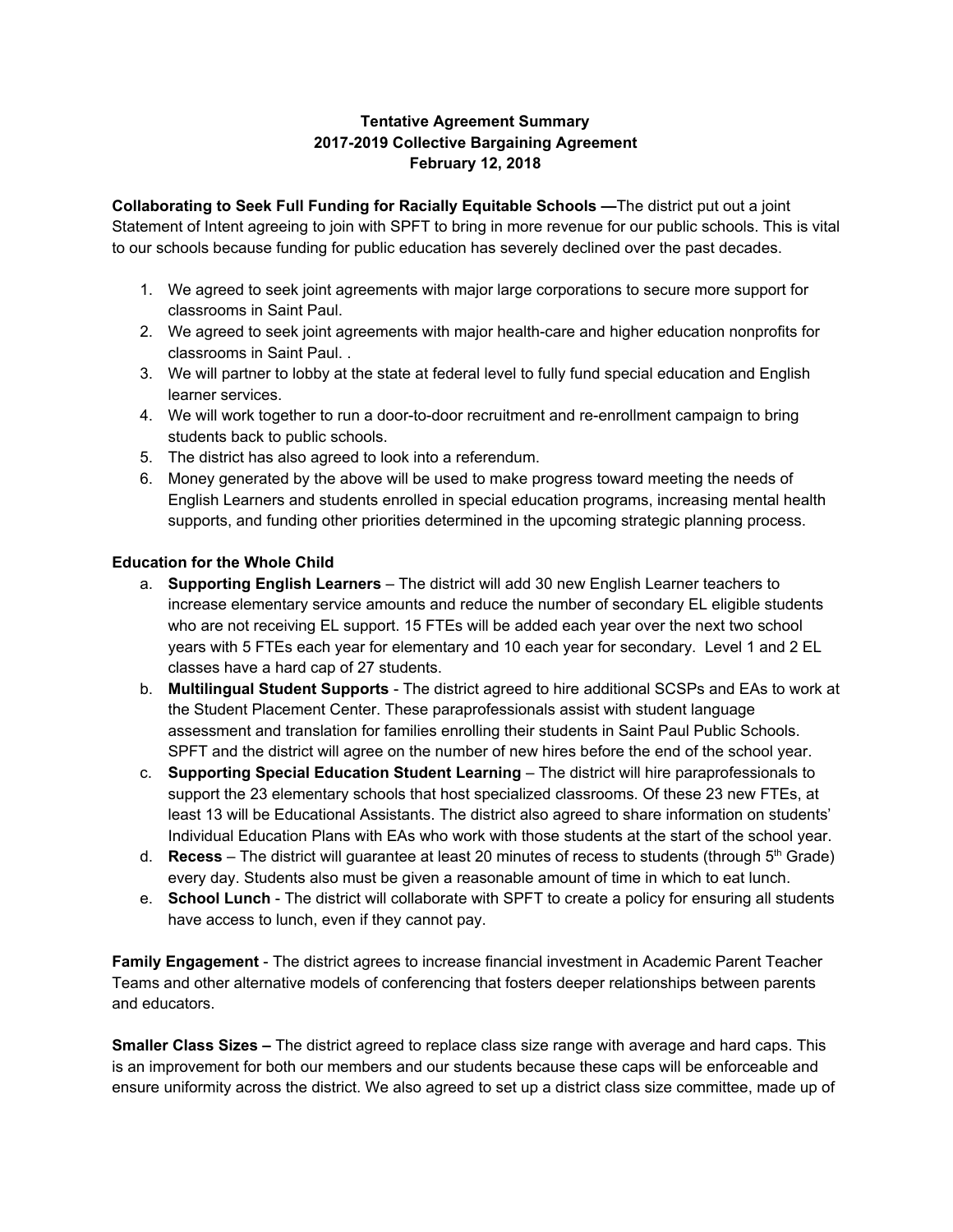equal parts SPFT and SPPS members, to look at class sizes in Saint Paul and make recommendations to the district for the future.

**Teaching Not Testing** — The district agreed to post refusal forms to opt out of standardized testing on their website in the five most common languages. Teachers can share with parents and students that they have the right to refuse standardized tests.

#### **Racial Equity and Social Justice**

- a. **Access to School Lunches** The district will collaborate with SPFT to create a policy for ensuring all students have access to lunch, even if they cannot pay.
- b. **Restorative Practices** The district will continue funding for current pilot schools for a full three years. Next year, three new pilot sites will be funded with three years of support. The district will fund the Restorative Practices Coordinator position.
- c. **Teacher of Color Recruitment and Retention** The district will allocate \$20,000 each year to support members of color in all three bargaining units. A committee comprised of equal parts SPFT and SPPS members will work to create educator affinity groups.

**Access to Preschool** — The district agreed to classroom condition improvements for PreK classrooms, including necessary materials, easy access to bathrooms and handwashing, and safety improvements like moving classrooms to the first floor close to exits, play areas, and pick up/drop off locations.

#### **Improving Teaching and Learning Conditions**

- a. **Adult Basic Education Staffing** The district intends to ensure that most teaching at the Hubbs Center is performed by regular, contracted teachers instead of hourly employees. For every four hours of instruction by contracted teachers, no more than one hour should be performed by hourly teachers. This agreement benefits Hubbs Center students because it ensures their educators are more stable and experienced.
- b. **Elementary Specialists** The district agrees to set aside a minimum of \$100 of building funds each year to provide each specialist materials and supplies. The district also agrees to protect specialists' 50 minute prep time and professional development and PLC time in their content area and an option for disagreements with the building administrator.
- c. **Dual Immersion Teachers** The district agrees to set paid time for Hmong Dual Immersion Teachers to write curriculum and complete translations both during the school year and in the summer. HDL teachers will receive an additional \$4500 each year for translation work.
- d. **Union Business Leave** SPFT created one pool for all three bargaining units (SCSPs, EAs, Licensed Staff) to access union business leave, containing 220 leave days per year. Previously, teachers had access to 200 days, EAs had access to 20 days, and SCSPs did not have access to union leave days.
- e. **Interpreter Preparation Time** This agreement clarifies the importance of dedicated preparation time for our Educational Assistants who work was spoken language and Deaf and Hard of Hearing interpreters. A committee will convene this spring to come up with agreements on this issue.
- f. **Other Duties for Educational Assistants** When EAs are pulled away from their jobs to perform additional duties, it impacts students' education. SPFT and SPPS will meet in a mediated process this spring to clearly define additional duties